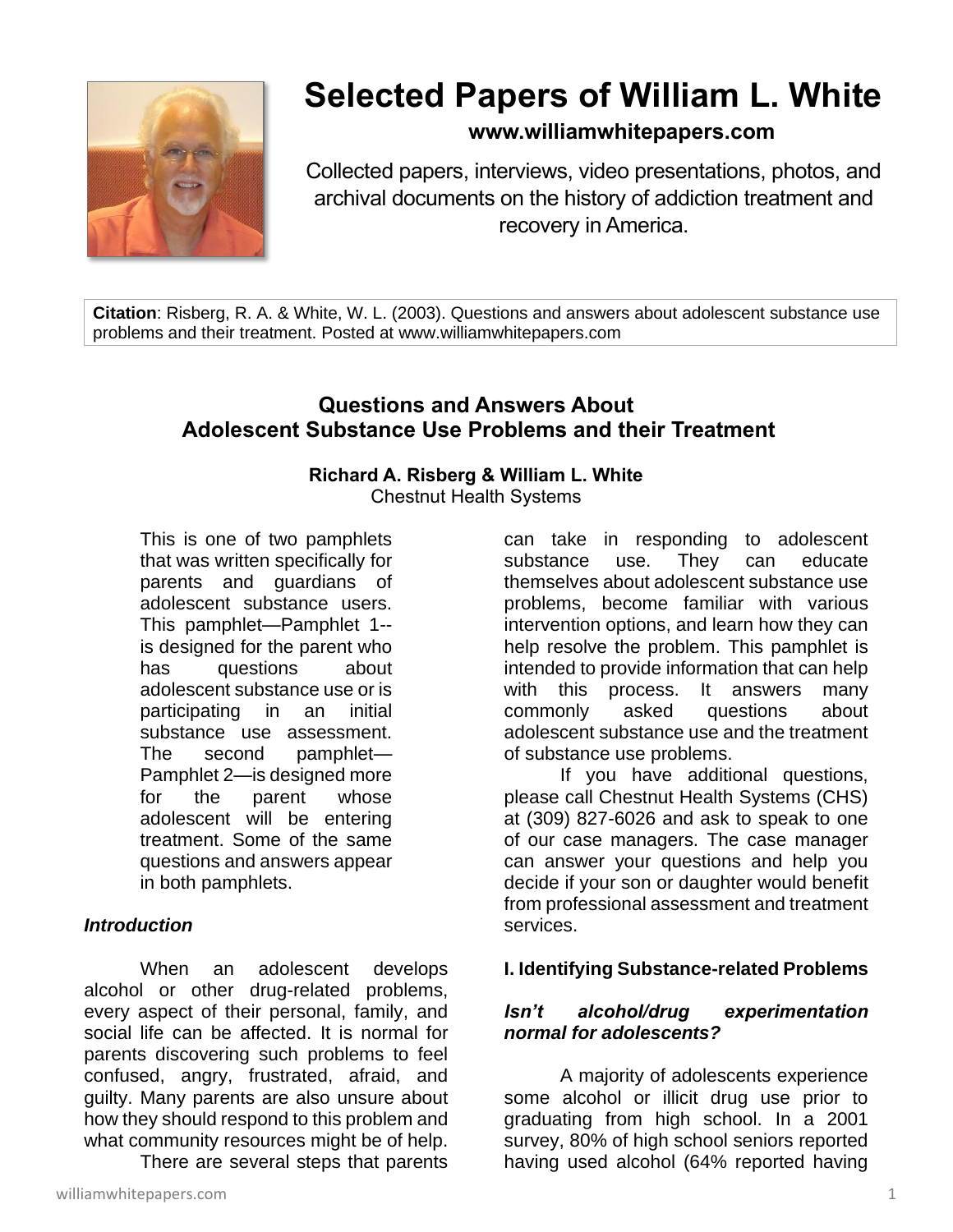been intoxicated) and 54% of seniors reported having used an illicit drug. These high "lifetime exposure" figures hide the fact that regular use of alcohol and other drugs occurs at much lower rates. Less than 5% of youth use illicit drugs (mostly marijuana) daily. While some exposure to alcohol and drug use is common in the transition from adolescence to young adulthood, most youth do not use them in the amount or frequency that leads to problems.<sup>1</sup> However, it is important to note that "normal" experimental use can cause problems and may need to be addressed in a treatment setting.

## *Don't some kids just grow out of alcohol or drug problems?*

Yes. The majority of young people who use alcohol and other drugs excessively during their adolescent and young adult years mature out of such use. They reach a decision to stop alcohol and drug use completely or they gradually reduce the frequency and intensity of such use $2$  as they mature and take on adult responsibilities (e.g., full time employment, a stable intimate relationship, parenthood, and involvement in community civic activities). This fact does not diminish the risks and prolonged consequences that can result from adolescent substance use including developmental delays, school problems, family discord, life-altering events such as arrest and incarceration, and even injury or death.<sup>3</sup> Responsible parents should not ignore adolescent substance use and related problems. The risks are high. Substance use problems can quickly escalate in the absence of consequences.

### *What are the differences between those young people who grow out of these problems and those for whom these problems continue to get worse?*

Why some adolescents experiment with alcohol and drugs and mature out and others develop severe and prolonged substance use problems is not fully understood.

Youth who resolve substance-related problems on their own do seem to differ significantly from those who require treatment for such problems. Members of the latter group are more likely to have:

- family histories of alcohol and other drug problems;
- begun substance use at an earlier age;
- more severe substance problems;
- serious co-occurring psychological problems;
- less family and social supports for problem resolution;4,5 and
- physical changes from continued drug use that makes it more difficult to quit using as the brain adapts to the presence of the drug in the body. There are real changes in how the brain functions.

## *How do kids get involved and develop problems with alcohol and other drugs? Does this problem mean that we somehow failed as parents?*

Some youth may have a higher biological risk for such problems based on a family history of alcohol and other drug problems. Youth with family histories of alcohol and drug addiction are 4-5 times more likely to develop substance use problems than youth without such family histories. Some young people develop dependencies on alcohol and other drugs as a byproduct of their effort to relieve the distress of personal or family problems. Adolescents can also develop substance problems through involvement with a peer group in which substance use is a normal way to have fun. In this pattern, substance use serves as a ticket of social membership and personal identity that can bring unintended consequences. Other youth begin using drugs or alcohol as a form of juvenile protest—a misguided declaration of independence.

Parents of youth in treatment sometimes say that they feel they have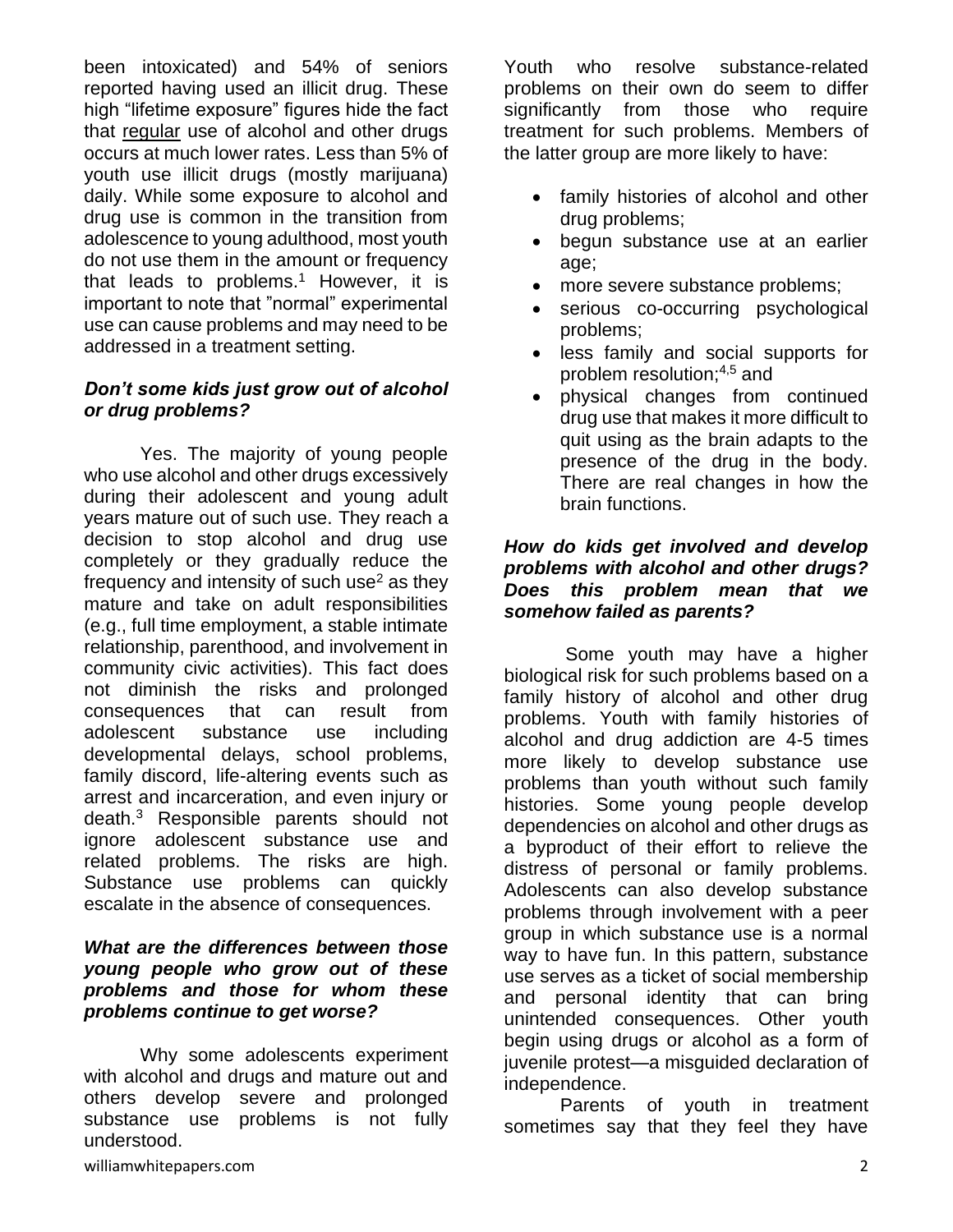somehow failed as parents. What parents have done or failed to do may or may not have anything to do with their son or daughter's substance use. No treatment professional will blame you or want you to blame yourself if your child has developed a problem. There are many pathways that can lead to adolescent problems with alcohol and other drugs, and these problems unfold in different patterns that require different types of treatment. The important thing is to move forward. The assessment of an adolescent's substance use by a trained professional can help identify the most appropriate treatment approach and offer parents guidance on how best to respond to such problems.

## *What are the warning signs of substance use problems?*

Indications of substance use problems can occur in three areas. The first is in the adolescent's physical relationship with the drug. Warning signs include:

- increased tolerance (the need for increased quantities of a drug to produce the desired effect);
- cravings (physiological hunger for the drug); and
- withdrawal (physical and emotional distress following cessation of drug use).

The second sign of a problem is a reduced ability to control drug consumption. This can take two forms:

- inability to abstain from using (daily or frequent use in spite of resolutions to stop or cut down), and
- loss of control over use (use may not be that frequent, but when use does occur, binging takes place).

In the latter pattern, the adolescent can choose to use or not use but cannot consistently control how much alcohol or drugs will be consumed once use begins. The third indication of a substance use problem is an increase in the number and seriousness of consequences from alcohol or drug use. Problems in one or two life areas are typical of early stage problem development, but over time all areas of the adolescent's life are often affected. An early treatment intervention may arrest the progression to more severe life problems. Treatment is not just for "addicts and alcoholics". Less intensive levels of care versus residential treatment—are designed to help adolescents before substance use becomes an addiction.

## *Why did it take so long for us to recognize this problem?*

When a substance-related crisis brings this problem into visibility, parents are often shocked to learn how long substance use has been going on. The early signs of substance use are often very subtle and not easily distinguishable from the usual growing pains and transitions of adolescence. Also, adolescents are exceptionally skilled at hiding the presence, intensity, and consequences of alcohol and drug use from their parents.

## *When do we need professional help for a substance use problem?*

Treatment programs are for adolescents who have lost voluntary control over their alcohol or drug use and whose use is creating problems in their life. Parents should seek professional help for their son or daughter when alcohol and other drug use continues in spite of adverse consequences and when the natural resources of the family, extended family, and the community (e.g., Alcoholics Anonymous, Narcotics Anonymous, faith-based support groups) have not been sufficient to resolve the problem. Unfortunately, many adolescents are unwilling to become involved with social support groups or the family does not know how to address substance use issues. There are early intervention programs designed for youth who are at an early stage of problem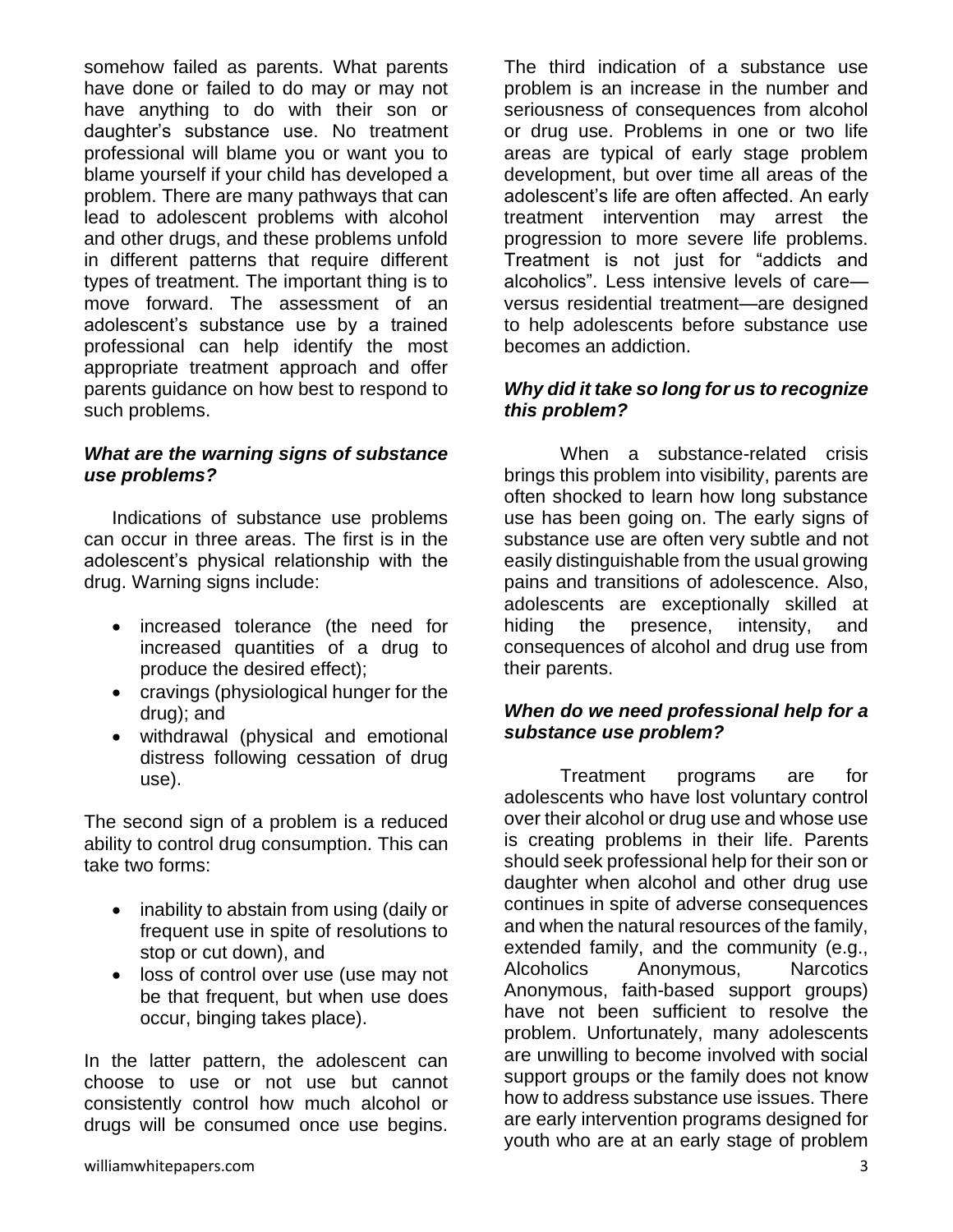development. The goal of these programs is to intervene before more formal and sustained treatment is necessary. Keep in mind that many substance-involved youth have not yet lost voluntary control, but are in need of better decision-making skills and/or education about the effects that substances can have on one's life.

Professionals can help determine if an early intervention program or more formal treatment services are most appropriate for your son or daughter. Parents are strongly encouraged to contact treatment professionals when in doubt about the seriousness of their adolescent's substance use. A comprehensive assessment will determine the extent of substance use problems and the presence of any other problems that may contribute to their difficulties (e.g., emotional or behavioral problems).

## *What if my son or daughter does not want to stop using alcohol and other drugs?*

Motivation to stop using alcohol or other drugs is not a precondition for seeking professional help. Adolescents nearly always enter treatment due to the influence of others, whether it be parents, the school, court services, or another community system.<sup>6</sup> Most adolescents entering treatment do not want to quit or are ambivalent about the prospects of stopping their alcohol and drug use. After all, substance use is a behavior that has met needs for them and that they enjoyed. But through education and support, many young people reassess their relationship with alcohol and drugs and develop a desire to live a more fulfilling, drug-free life. The goals of treatment are to help the adolescent become aware of the need for change, help them move toward making changes, and to learn how to maintain the changes over time.<sup>7</sup>

## **II. Getting Help**

## *Where can we get help when our child is experiencing substance-related*

## *problems? What are the characteristics of the most successful adolescent treatment programs?*

There are several established criteria to help parents assess the quality of adolescent treatment programs. In Illinois, programs should be licensed by the Illinois Office of Alcoholism and Substance Abuse. Programs that are accredited by the Joint Commission on Accreditation of Health Care Organizations or the Council on Accreditation of Rehabilitation Facilities have demonstrated that they meet requirements for a quality program in a number of areas. The program's counselors should have relevant college education, special licenses/certifications in addiction counseling, and significant experience in working with substance-involved youth. Treatment programs that have the best treatment outcomes use:

- comprehensive assessment processes;
- focus on the special developmental needs of adolescents (family and group-oriented treatment);
- address co-occurring emotional/behavioral problems;
- provide strong programming in classroom academics and vocational counseling;
- have flexible policies regarding rule violations; and
- have well-organized monitoring and recovery support services that continue after their initial treatment.8-  $10$

## *What happens during the initial assessment visit?*

A parent's first contact with Chestnut Health Systems (CHS) is usually a telephone call with a case manager. The case manager will ask questions to determine if an assessment is needed. An appointment is scheduled to evaluate the nature and severity of the problem. The assessment consists of a comprehensive,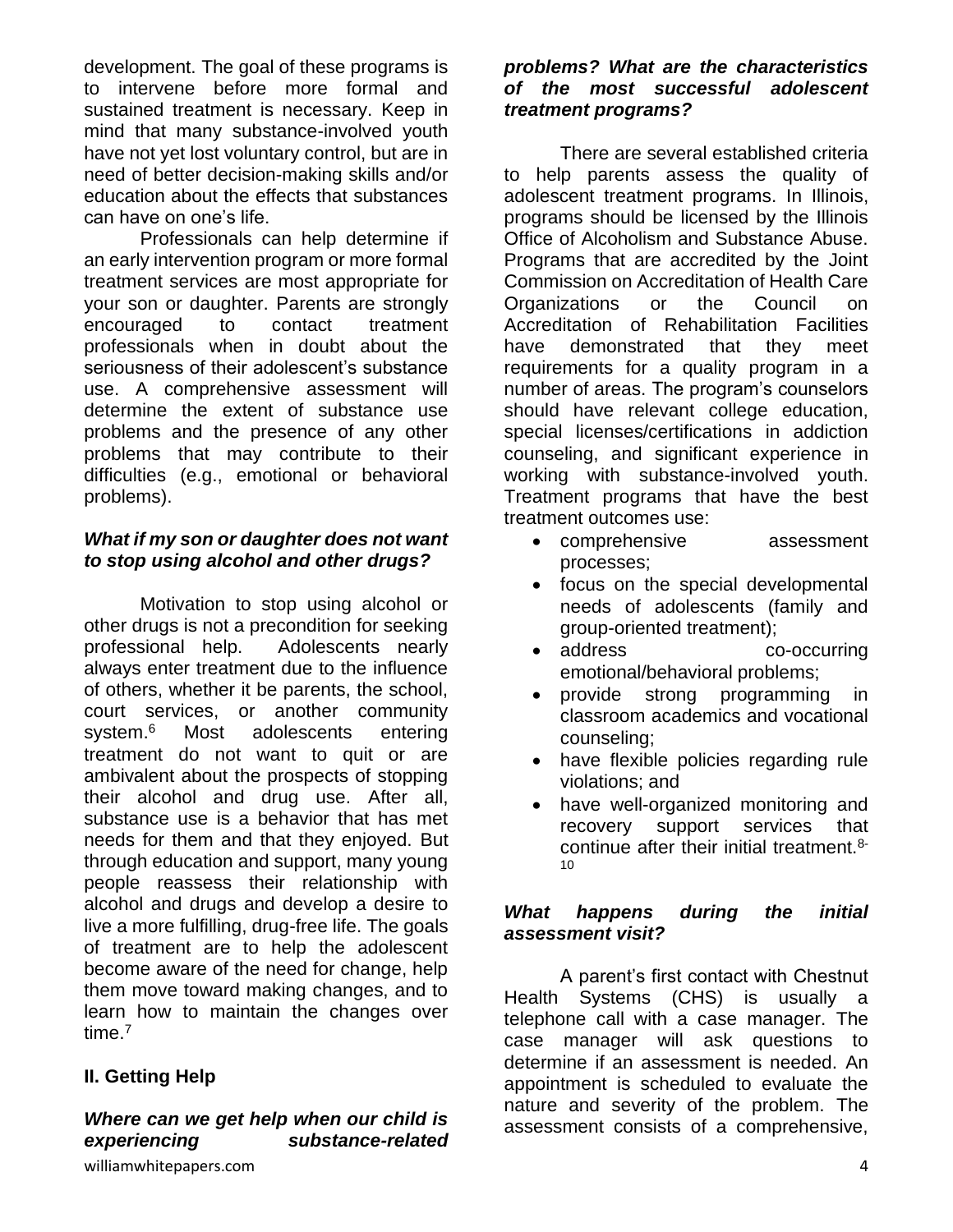two-hour client interview. The interview questions were developed by the research division of CHS, is used by over 50 treatment programs in the United States, and has proven to be an exceptional aid in the assessment of adolescent substance use problems and emotional and behavioral problems. Parents are also interviewed and asked to complete questionnaires so that the assessor has an accurate picture of the adolescent's strengths and problems.

### *How is it decided if my child needs treatment and what kind of treatment he or she will receive?*

There are standard criteria developed by the American Psychiatric Association<sup>11</sup> used to identify substance use problems. The assessment interview and information gathered from you and any other referral sources (e.g., court services) helps determine whether your son or daughter meets criteria for treatment and what kind of treatment might be most appropriate. Following this evaluation, the staff at Chestnut will provide you their conclusions and recommendations. Not all adolescents who are assessed are recommended for treatment and some are referred elsewhere for other services such as family counseling or for a psychiatric evaluation.

The treatment recommendation for substance problems can range from an hour of individual counseling each week to several months in residential treatment. As problem severity increases, so does the intensity of treatment that may be required. The level of intensity of care is based on guidelines developed by physician members of the American Society of Addiction Medicine<sup>12</sup> (ASAM) that are used by treatment providers throughout the United States.

## *Why do central Illinois service providers refer adolescents for treatment to CHS?*

CHS is a major provider of treatment in central and southern Illinois. Referrals are made to CHS because:

- It is one of the oldest specialized adolescent programs in the country;
- It is one of the largest adolescent treatment facilities in the state;
- It provides financial assistance for those who cannot afford treatment;
- It has a reputation for working successfully with a wide variety of adolescents and their families; and
- CHS has been identified as an exemplary program by an independent review board $13$  and has evaluated many of its services through federal fun.<sup>14</sup>

## *What will treatment cost? What do these costs include?*

Treatment costs are covered either by insurance, grants, public aid, or by self-pay. Grants are available to those who qualify and cover up to 95% of the cost of treatment. Most individuals qualify for financial assistance. The rates insurance companies pay vary widely. If you have insurance, talk with them about your coverage for the specific level of care that is being recommended. For specifics about the cost of treatment at CHS, you can contact the Client Intake Assistant at (309) 827-6026. You also will meet with the Client Intake Assistant during the admission process. This person can answer your questions about costs.

Treatment fees have been designed to include nearly all the costs incurred during treatment. The most common other cost is for urine tests that are used to test for substance use during treatment. Some insurance providers do not cover the costs of these tests. Medical costs such as from injuries or for medication may not be covered. Our financial staff will work with you and your insurance provider to see if services for your son or daughter can be covered by various public funds and grants that support treatment services at CHS.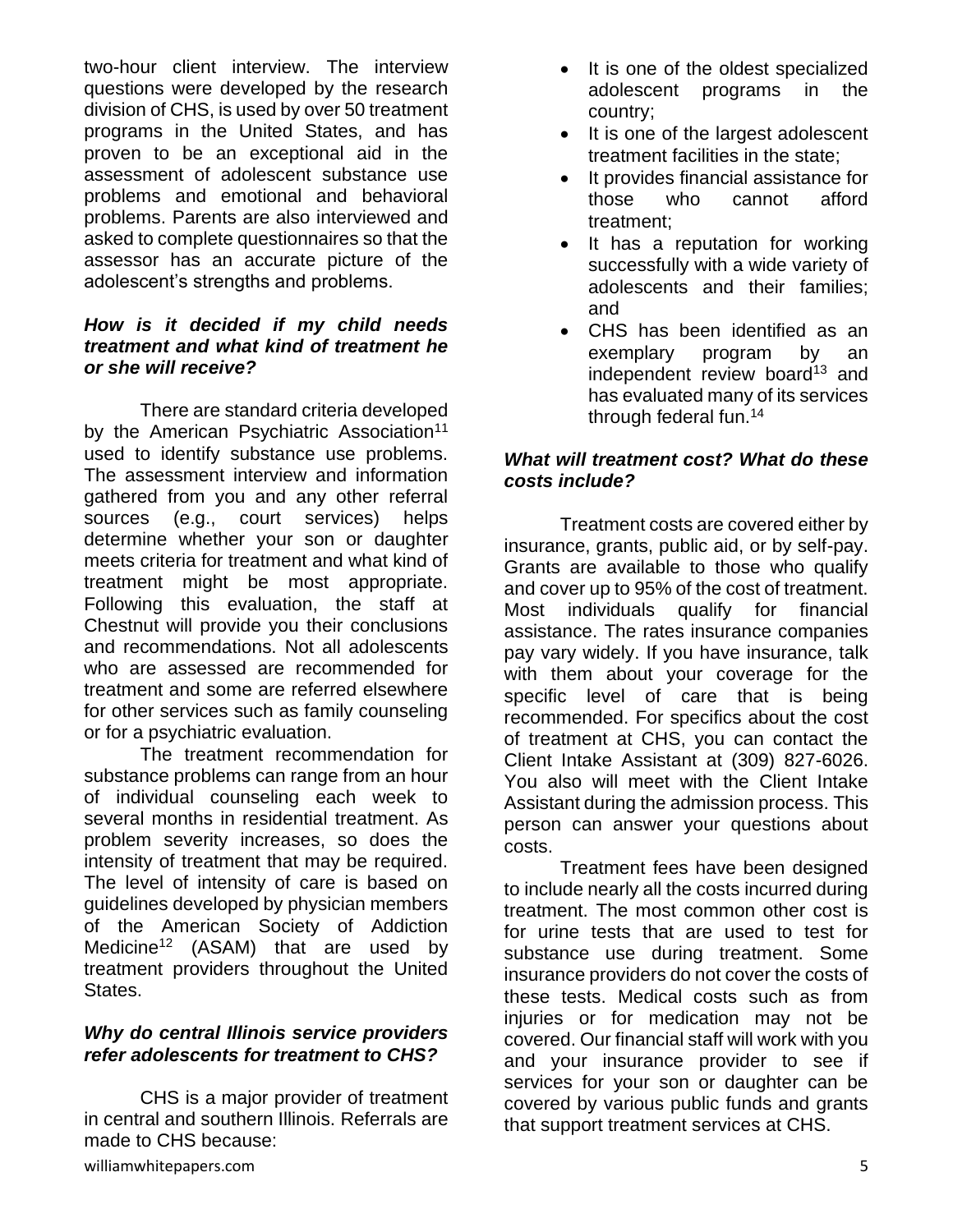### **III. Does treatment work?**

### *What can we realistically expect for the emotional energy, time, and money that we may invest in treatment?*

Adolescent treatment can be measured in terms of several potential posttreatment outcomes: abstinence, reduced frequency and intensity of drug use, reduced alcohol- and other drug-related problems, and changes in personal health, personal achievement (academic/vocational performance) and interpersonal relationships. The major reviews of adolescent treatment research have drawn the following conclusions:

- All studies report significant reductions in the frequency and intensity of alcohol and other drug use following treatment.<sup>6</sup> Most studies also report significant reductions in related problems (psychological adjustment, school performance, family relationships, criminality) following treatment.<sup>15</sup> Treatment is superior to no treatment even when abstinence is not achieved, with posttreatment drug use reductions of around 50% of pre-treatment levels among those adolescents who use following treatment.<sup>10</sup>
- A review of studies that monitored adolescents following treatment found an average abstinence rate of 38% at one year following treatment, with different programs varying in abstinence rates. The rate of sustained abstinence after one year following residential treatment was 14-47% (data was from four studies). Adolescent outpatient rates of sustained abstinence are even lower. Only a minority of outpatients achieve abstinence at the time they are discharged from treatment.<sup>10</sup>

williamwhitepapers.com 6 • No single treatment modality has

proven its superiority over other treatment modalities in controlled studies. There is no clear indication at present regarding which particular modality is best for a particular individual. This is why programs like CHS combine many interventions to achieve the best possible outcomes.

• Post-treatment relapse rates for adolescents are high and can fluctuate over time. Relapse rates can be reduced by providing continuing care for monitoring, support, and if necessary, reintervention.16, 17

## *What do I do now?*

If you have concerns that your son or daughter's alcohol and drug use is a problem, by all means talk to someone about this. Talk to individuals you know and trust, whether that be other family members, your priest or pastor, or a school counselor. If you feel you and your child would benefit from a comprehensive assessment, call the adolescent program of Chestnut Health Systems at (309) 827-6026. Ask to speak with a case manager. We have been assisting families like yours for the past thirty years.

## **Sources for Further Information**

- Alcoholics Anonymous World Services. (2001). Alcoholics Anonymous (4<sup>th</sup>) ed.). New York: Author.
- Narcotics Anonymous World Services. (1987). Narcotics Anonymous  $(5<sup>th</sup>$  ed.). Chatsworth, CA: Author.

### [www.alcoholics-anonymous.org](http://www.alcoholics-anonymous.org/)

- [www.chestnut.org](http://www.chestnut.org/) (Chestnut Health Systems)
- [www.jcrinc.com](http://www.jcrinc.com/) (Joint Commission on Accreditation of Healthcare Organizations. Information is available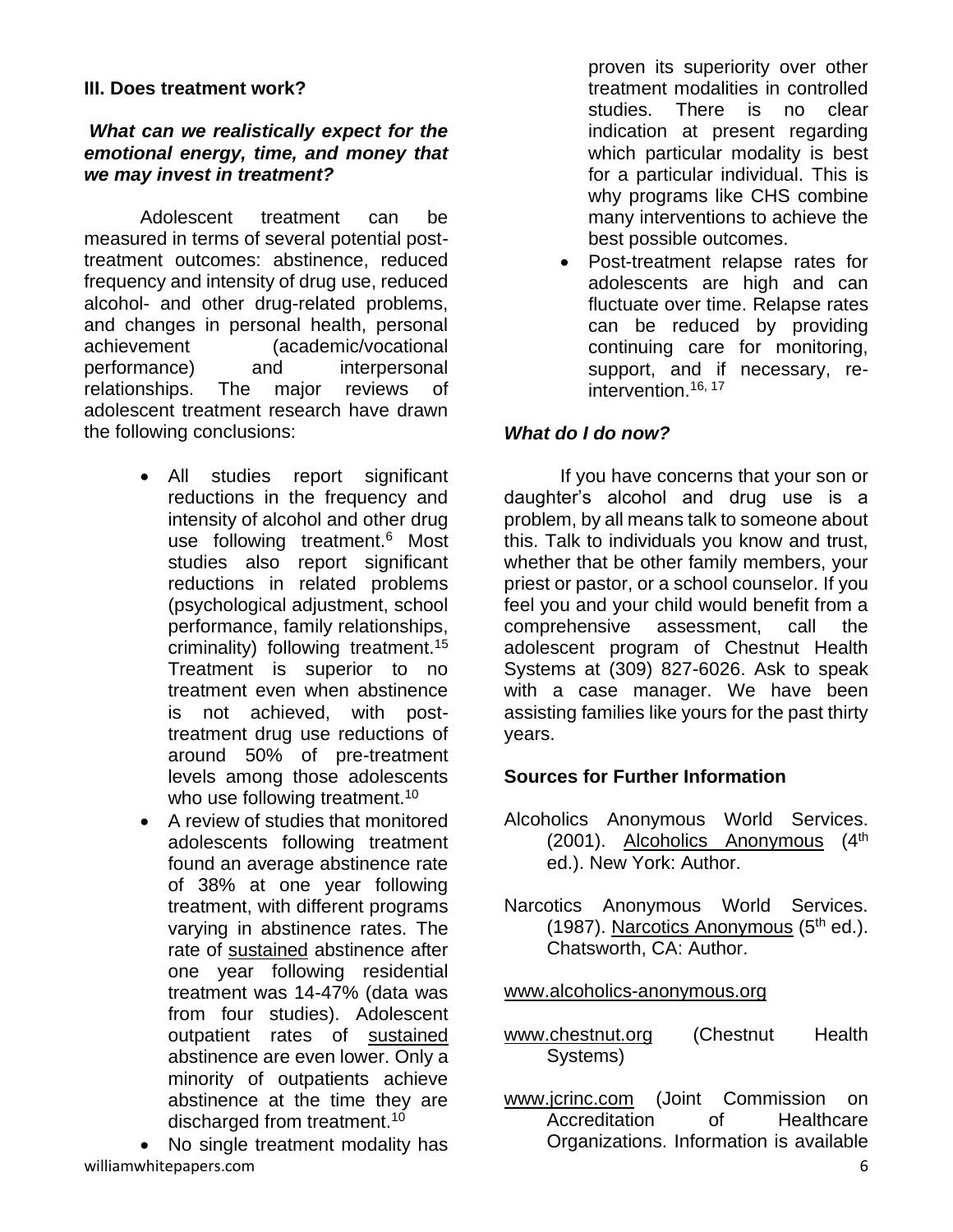on how to choose a quality behavioral health care provider.)

[www.na.org](http://www.na.org/) (Narcotics Anonymous)

**Acknowledgement**: Development of this pamphlet was supported by funds from the Center for Substance Abuse (CSAT) of the Substance Abuse and Mental Health Services Administration, Department of Health and Human Services (grant no. TI11894 and contract no. TA 6001-50). The opinions stated here are those of the authors and do not reflect official positions of the government or any other agency. Chestnut Health Systems recognizes pregnant women as a priority population. The authors would like to thank Ms. Loree Adams, Dr. Susan Godley, Ms. Lisa Morrison, and Dr. Alan Sodetz for assistance in preparing the manuscript. Dr. Godley deserves further recognition for her significant contributions to the editing and development of this pamphlet.

## **References**

<sup>1</sup> Johnston, L.D., O'Malley, P.M., & Bachman, J.G. (2001). *Monitoring the Future: National Results on Adolescent Drug Use*. Rockville, MD: National Institute on Drug Abuse.

<sup>2</sup> Temple, M.T., & Fillmore, K.M. (1985- 1986). The variability of drinking patterns and problems among young men, age 16- 31: A longitudinal study. *International Journal of the Addictions, 20,* 1595-1620.

<sup>3</sup> Dennis, M.L., Dawud-Noursi, S., Muck, R., & McDermeit, M. (2003). The need for developing and evaluating adolescent treatment models. In S.J. Stevens & A.R. Morral (Eds.), *Adolescent substance abuse treatment in the United States: Exemplary models from a national evaluation study* (pp. 3-34). Binghamton, NY: Haworth Press.

<sup>4</sup> Risberg, R.A., & White, W.L. (2003). Adolescent substance abuse treatment: Expectations versus outcomes. *Student Assistance Journal, 15*(2), 16-20.

<sup>5</sup> White, W.L., & Dennis, M.L. (2002). The cannabis youth treatment study: Key lessons for student assistance programs. *Student Assistance Journal, 14*(3), 16-19.

 $6$  Titus, J.C., & Godley, M.D. (1999, August). *What research tells us about the treatment of adolescent substance use disorders* [On Line]. Paper presented at the Governor's Conference, Chicago, IL. Available: [http://www.chestnut.org/li/cyt/findings/gov](http://www.chestnut.org/li/cyt/findings/gov%20summit.pdf)  [summit.pdf.](http://www.chestnut.org/li/cyt/findings/gov%20summit.pdf)

<sup>7</sup> Prochaska, J., DiClemente, C., & Norcross, J. (1992). In search of how people change. *American Psychologist, 47,* 1102-1114.

<sup>8</sup> Friedman, A.S., & Glickman, N.W. (1986). Program characteristics for successful treatment of adolescent substance abuse. *Journal of Nervous and Mental Disease, 174,* 669-679.

<sup>9</sup> White, W.L., Dennis, M.L., & Tims, F. (2002). Adolescent treatment: Its history and current renaissance. *Counselor, 3*(2), 20-23.

<sup>10</sup> Williams, R.J., Chang, S.Y., & Addiction Centre Adolescent Research Group. (2000). A comprehensive and comparative review of adolescent substance abuse treatment outcome. *Clinical Psychology: Science and Practice*, *7*, 138-166.

<sup>11</sup> American Psychiatric Association. (1994). *Diagnostic and statistical manual of mental disorders* (4th ed.). Washington, DC: American Psychiatric Association.

<sup>12</sup> American Society of Addiction Medicine. (1996). *Patient placement criteria for the treatment of psychoactive substance disorders* (2nd ed.). Chevy Chase, MD: Author.

<sup>13</sup> Drug Strategies. (2003). *Treating teens: A guide to adolescent drug programs*. Washington, DC: Author.